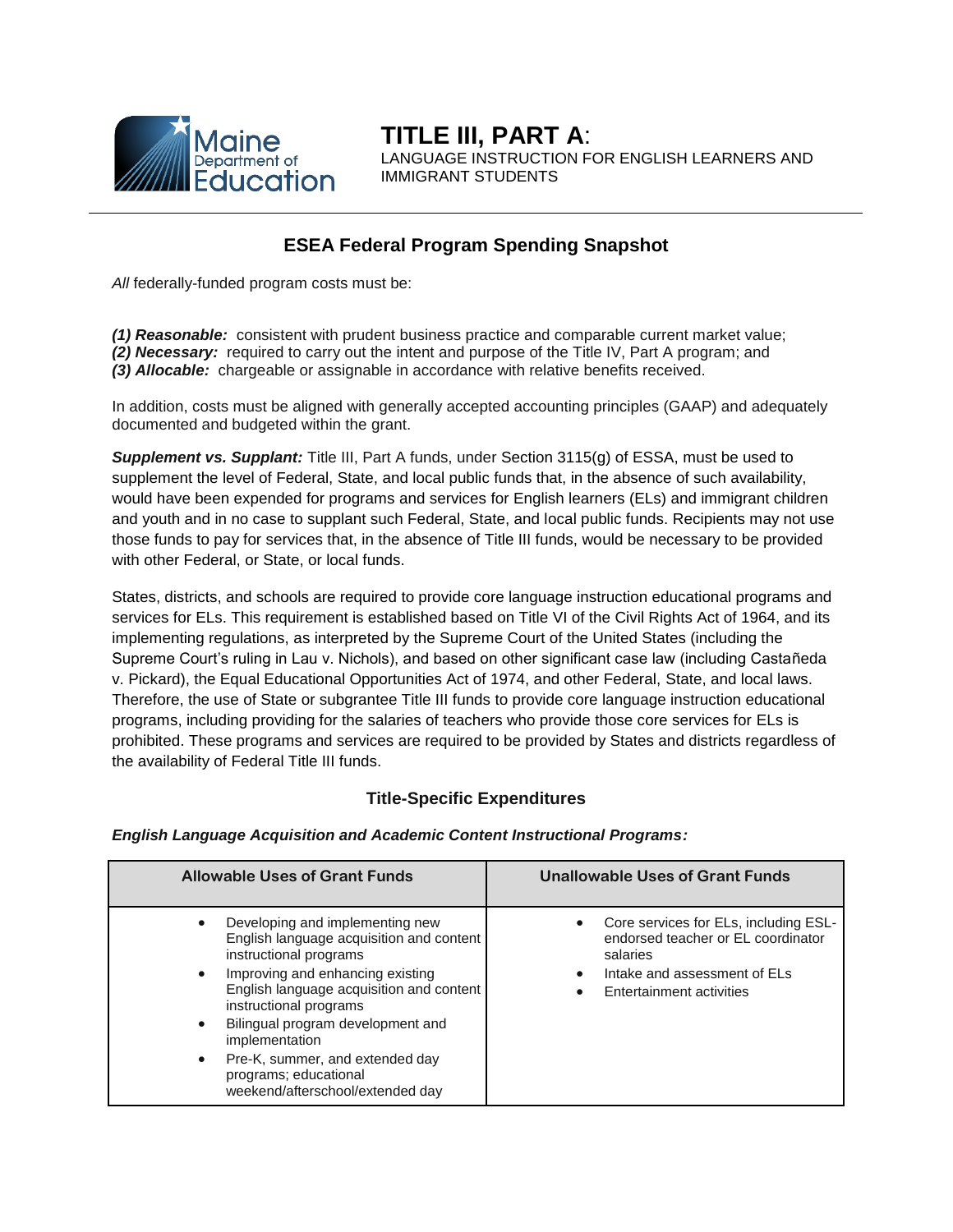| $\bullet$<br>$\bullet$<br>$\bullet$ | programs<br>Bilingual teacher/tutor salaries (when<br>supplemental to core programming)<br>Upgrading curricula, instructional<br>materials, educational software<br>Concurrent or dual enrollment programs<br>(tuition, fees, books, and instructional<br>materials) |  |
|-------------------------------------|----------------------------------------------------------------------------------------------------------------------------------------------------------------------------------------------------------------------------------------------------------------------|--|
| $\bullet$                           | Targeted programs for Students with<br>Limited or Interrupted Formal Education<br>(SLIFE), ELs with disabilities, or refugee<br>students                                                                                                                             |  |
| $\bullet$                           | Academic, college, or career counseling                                                                                                                                                                                                                              |  |
| $\bullet$                           | Educational field trips (buses and<br>admission)                                                                                                                                                                                                                     |  |
|                                     | Equitable services for private school ELs                                                                                                                                                                                                                            |  |

# *Professional Development (PD):*

| <b>Allowable Uses of Grant Funds</b>                                                                                                                                                                                                                                                                                                                                                                                                                                                                                                                                                         | <b>Unallowable Uses of Grant Funds</b>                                                                                                                                                                                                                                                                                                                                                                                    |
|----------------------------------------------------------------------------------------------------------------------------------------------------------------------------------------------------------------------------------------------------------------------------------------------------------------------------------------------------------------------------------------------------------------------------------------------------------------------------------------------------------------------------------------------------------------------------------------------|---------------------------------------------------------------------------------------------------------------------------------------------------------------------------------------------------------------------------------------------------------------------------------------------------------------------------------------------------------------------------------------------------------------------------|
| ESL instructional coaching<br>$\bullet$<br>Courses towards ESL endorsement for<br>staff<br>Specialized PD regarding ELs for ESL<br>$\bullet$<br>teachers, general education teachers,<br>administrators, and other school staff<br>Stipends and/or substitutes for staff PD<br>$\bullet$<br>Educational consultants<br>PD supplies and materials<br>$\bullet$<br>Conference costs that meet state and<br>$\bullet$<br>federal quidelines<br>Travel costs for allowable grant<br>$\bullet$<br>activities, including lodging and meals<br>(out-of-state travel requires prior LEA<br>approval) | Minimum, core PD necessary to<br>provide an effective English language<br>acquisition and content instructional<br>program for ELs<br>PD costs related to training teachers<br>$\bullet$<br>to administer the state-required<br>English language proficiency<br>assessment (ACCESS for ELLs) or a<br>proficiency screener, including<br>stipends and/or substitutes<br>Food or complete meals (when<br>hosting PD events) |

### *Parent, Family, and Community Engagement:*

| <b>Allowable Uses of Grant Funds</b>             | Unallowable Uses of Grant Funds               |
|--------------------------------------------------|-----------------------------------------------|
| Parent, Family, and Community Engagement         | Translation/interpretation of general         |
| Coordinator/Liaison                              | ٠                                             |
| Partnerships with community organizations to     | communications to parents, enrollment         |
| $\bullet$                                        | documents, parent handbooks, ILAPs, IEPs,     |
| improve student outcomes and/or supports to      | assessments, or other documents not directly  |
| families                                         | related to Title III activities               |
| Home visits                                      | Food or complete meals for social activities, |
| Events to seek community input on general        | $\bullet$                                     |
| $\bullet$                                        | gatherings, or meetings during non-meal       |
| education and Title III programming              | periods (only allowable if provided during    |
| ESL classes for parents                          | parent trainings that occur during a meal     |
| ESL/content instructional materials for home use | period)                                       |